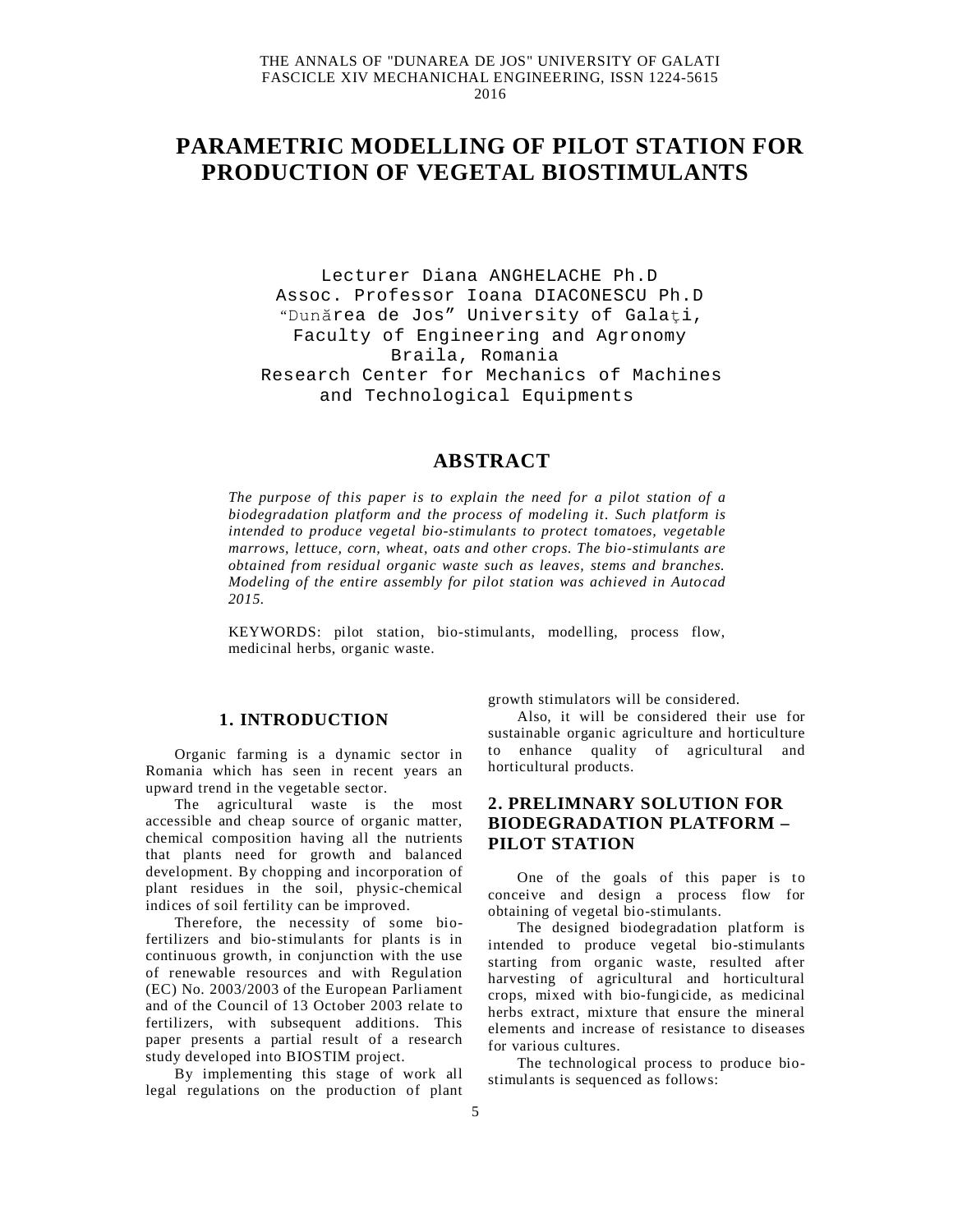- Landfill supply with organic waste (bio-mass), mainly as straw and leaves;
- Chopping of organic waste to suitable dimensions;
- Compost (chopping) conveyance into a mixing basin;
- Mixing the chopping with hot water and air, thus resulting a compost with high humidity;
- Making even and biodegradation of humidified compost by stirring for one week;
- Filling the basin with water, the result being the final compost, that is periodically stirred for homogenization and biodegradation purpose, for one more week;
- Compost outlet and its pressing;
- Separation by pressing of the liquid part (biofertilizer) from solid part;
- The bio-fertilizer is collected in an outlet basin where it is mixed up with medicinal herbs extract this way resulting the vegetal bio-stimulant;
- The vegetal bio-stimulant is pumped to a bottling station in plastic recipients;
- The solid part of the compost is out flown on a conveyor belt, being used as solid substrate for vegetation boxes and aqua-ponic crops or it is bagged and delivered to greenhouses as solid organic substrate.

### **2. 1. Equipment used to realize the pilot station for obtaining biostimulants**

In this section the equipment needed for the process of obtaining vegetal bio-stimulants will be set (Figure 1), thereafter their location and dimension being done within engineering stage for biodegradation platform.

Pilot station will be located in an industrial hall with a  $140 \text{ m}^2$  surface area and will have a raw material (bio-mass) landfill attached with an available area of  $50 \text{ m}^2$ , and maximum storage capacity abt. 75  $m^3$ .

Power supply will be provided by a transformer substation located next to industrial hall [1].

Water supply will be provided by means of a buffer tank that will be dimensioned based on pilot station peak consumption.

Compressed air system will consist of one ring laid down on inside periphery of industrial hall and be supplied by one compressor.

The landfill is crossed by a conveyor belt (1), electrically driven, having 1m width, equipped with one feeder at the end where the vegetal waste chopper (2) is located [5].

Belt conveyors can be used as horizontal convey or on inclined direction to an angle among  $5-25^{\circ}$  from horizontal, both for bulk loads and loads in pieces.

The chopper is of rotating drum type with six knives on generating line and one counterknife fixed on the housing. The rotating drum of the chopper is equipped with flaps for pneumatic conveyance of the chopped material and it is driven by an electric motor. The resulted chopped material will have the size among 15-20 mm.

The chopped material will be out flown by the chopper into the de-dusting cyclone (4) its air vent passing through the hall ceiling to the outside to remove the dust resulted from chopping process.

The cyclone is centrally located above the mix basin (3), and the compost will fall down, through the lower outlet connection of the cyclone, into the mixing tank.

The mix basin can be placed on a concrete foundation of 0.6 m height, ensuring the needed level drop for a good progress of the final compost pressing process [1].

In the basin, the compost will be mixed with hot water, respectively cold water, in the two distinct stages of the technological process.

The inside surface of the basin will be covered, as mentioned in previous paragraph, by hydro-insulating foil to avoid changing of chemical composition and physical properties of the compost further to direct contact with concrete walls of the tank, during the two weeks. During the two stages the compost will be periodically mixed by the horizontal/vertical stirrer (5), for the purpose of homogenizing and biodegradation.

The stirrer is intended for transmission of mechanical power from the dynamic elements of the equipment to the mixed media (humidified compost).

The stirrer type is selected first of all based on the intended technological process.

This is a complex operation considering the multiple problems that come up in obtaining an optimum flow range and ensuring a reduced time for mixing. In current situation, mixing should be periodically done on horizontal direction simultaneously with vertical direction.

This way, the selected solution will be an electrically driven stirrer that travels on horizontal direction on some guides that are installed on the edge of the basin, and blades with suitable geometry will be installed on stirrer's shaft, ensuring vertical mixing of the compost by rotation around the shaft.

Also, compost homogenizing on horizontal direction is ensured by shaft travel on the side guides.

After two-staged biodegradation process ends, the compost is guided to a hydraulic press (7) and out-flown by means of a blade scraper (6).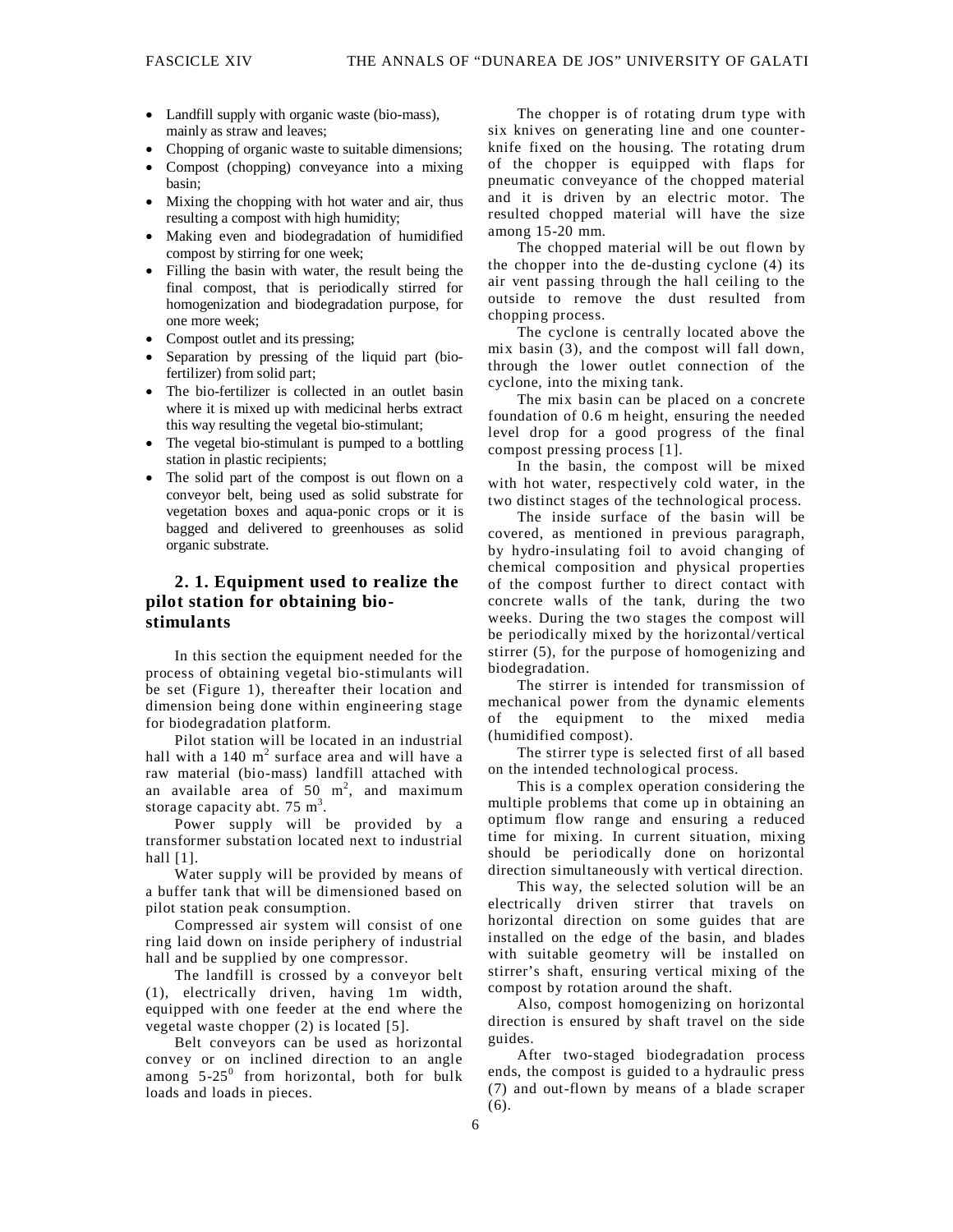Due to geometry of the blade scraper, determined based on the basin dimensions and final quantity of compost, the compost gathers around the outlet valve having a constant flow rate.

Outlet valve will be a valve with blade, with increased section to ensure high consistency compost outlet with constant rate.

By controlled drive of the scraper blade the outlet flow is kept at desired values.

For the case when high consistency compost flows come up in the outlet valve, the tank will be provided with a helical extractor (12) at the outlet, ensuring continuous feed of the press.



Fig. 4 Preliminary flow diagram of the pilot station 1 - bio-mass conveyor belt, 2 - drum type straw chopper, 3 - mix basin, 4 – de-dusting cyclone, 5 - worm stirrer, 6 – blade scraper, 7 - hydraulic press, 8 – hot water boiler, 9 – conveyor belt for solid compost from press,  $10 - \text{final}$  product tank,  $11 - \text{pump}$ 

The liquid part resulted after pressing is a bio-fertilizing substance and is collected in a final product tank (10) where it is mixed with medicinal herbs extract. After mixing, the result is the final product, meaning the liquid biofertilizer that is conveyed by pumping (11) to the station for bottling into plastic recipients. Resulted recipients are labeled and sent for sale.

The solid part will have a maximum final humidity of 20% and be removed through a conveyor belt (9) to a concrete platform located in front of the basin, following to be delivered as solid substrate for vegetation boxes and aqua-ponic crops or be bagged and sold as solid organic substrate. Compost outlet stage can operate in intermittent mode, so that the final compost will be pressed in lots, and the biofertilizer obtained per each pressing lot will be mixed with different quantities of medicinal herbs extracts, this way obtaining biostimulants of various concentrations, depending on consumers' demand.

The first stage of the process needs hot

water, which will be supplied by a hot water boiler (8), located inside the pilot station in the wet part area of the process to avoid existing risk of fire as the enclosure is filled with easily flammable dust, in the area of the chopper and de-dusting cyclone.

An electric boiler can also be considered, as this is a more safe solution regarding firefighting because there is no open flame, to provide the hot water needed for the process and consumption, but the disadvantage is that hall heating cannot be ensured during the cold period of the year.

The final compost is out-flown into a hydraulic press (7), its function being to separate the solid part from the liquid part. In principle, the press will consist of one recipient and one mobile element, which during separation process lower the pressing volume. The pressing recipient has strong and perforated walls, so the liquid is let to pass through.

After introducing the final compost to be pressed, at the beginning the liquid flow happens without acting from exterior, but only